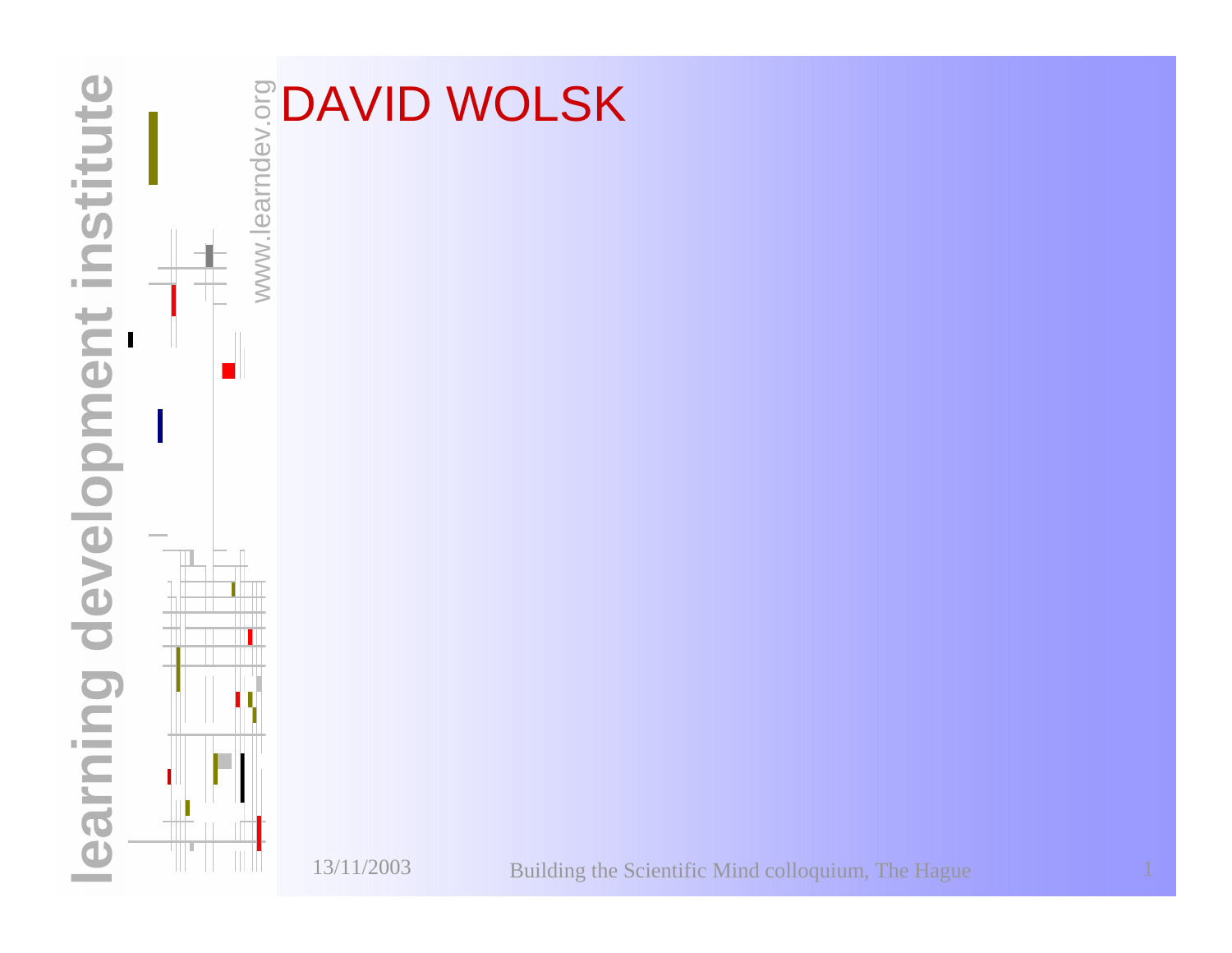

**From:** David Wolsk [mailto:davidwolsk@strain: Nonday, February 07, 2005 5:57 PM D avid Wolsk [mailto:davidw olsk@shaw.ca] **To:** Jan Visser **Subject:** Building the Scientific Mind

## Jan,

I've gotten all excited about this conference and have filled in the registration form.

I'm also thinking of submitting a proposal for a session related to "learning, not teaching" or something similar. I may use my Unesco curriculum project as a starting point. I'm also looking forward to meeting you.

Below, is one of my latest 'ventures' ...... this one should probably be called an 'adventure'

How have you been and how's your own work going? cheers, David

## **Building Scientific Microria, Canada** Dr. David Wolsk Associate, Centre for Global Studies Adjunct Professor, Faculty of Education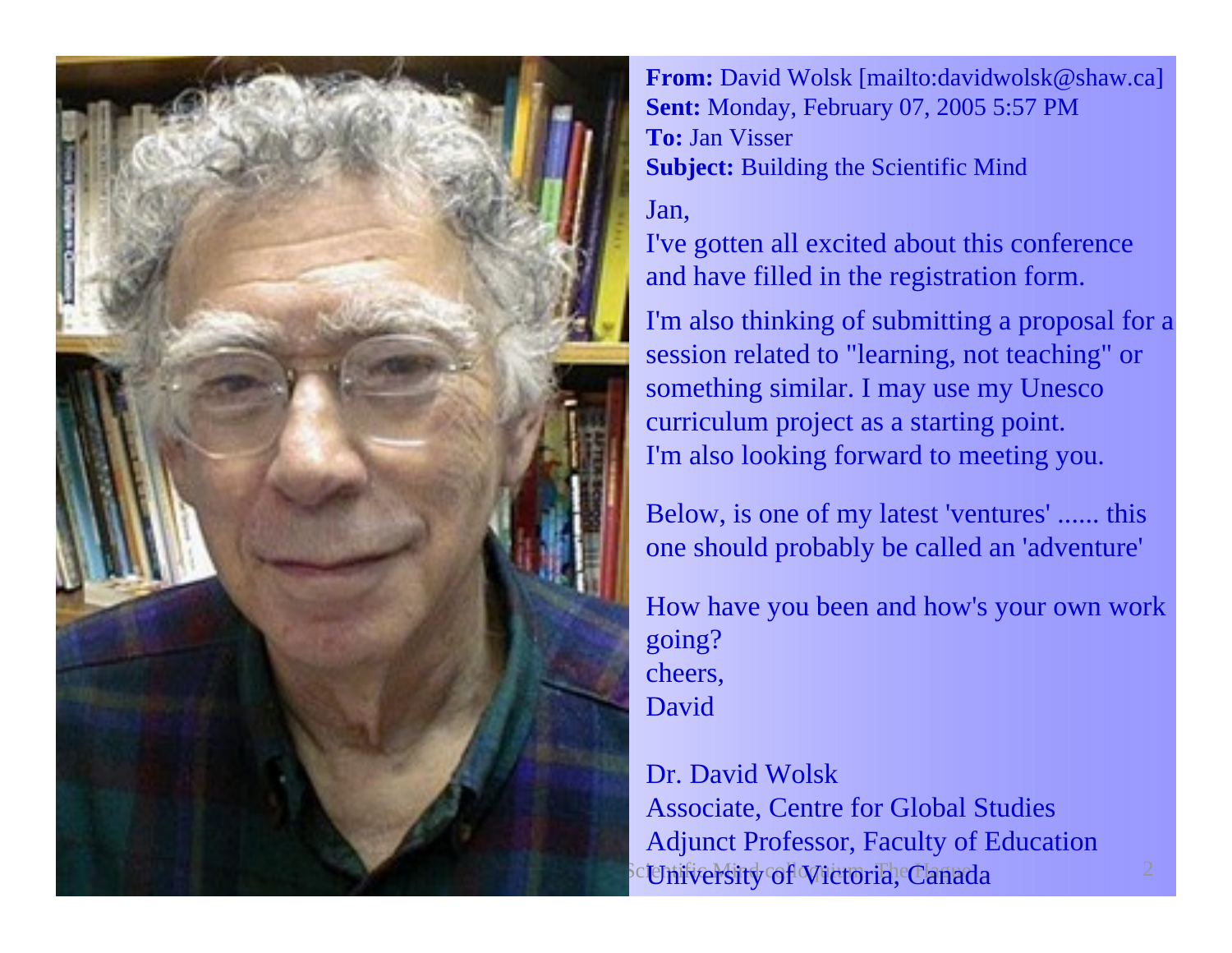

 **Session proposal: David Wolsk Abstract:** How can teachers in our schools help students build their own scientific minds? They can expose students to human experience situations developed for classsroom use: short "experiments" that involve everyone and form the basis for discussion and follow-up.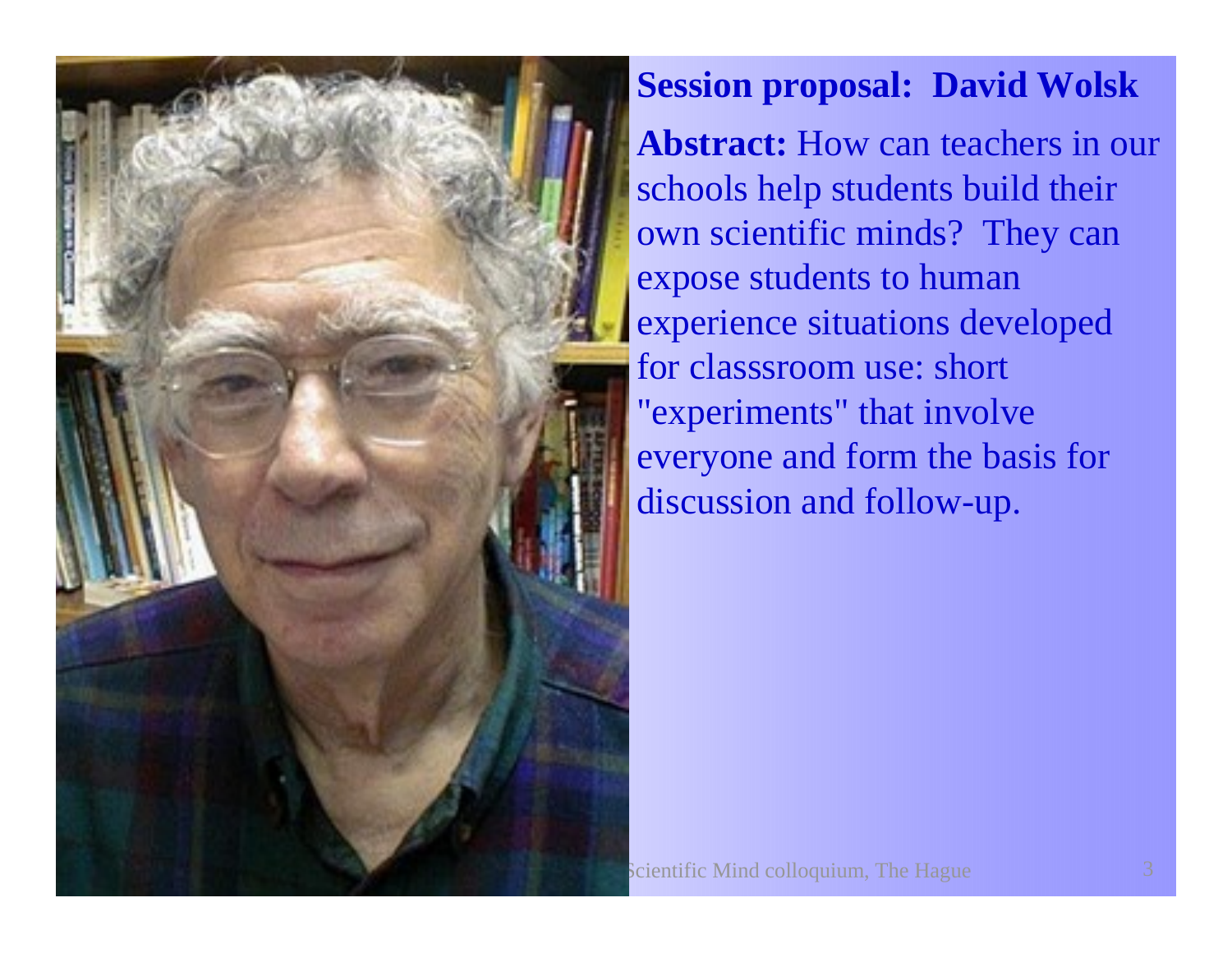

## **Description:**

Building the Scientific Mind colloquium, The Hague Based on a Unesco sponsored international project launched in 1975, an instructional approach was developed to focus on human motivation and behaviour, beginning with one's own. Classes in a number of countries were exposed to similar "human experiments" as a starting point for discussion, follow-up, and exchange of written reports. About 30 "experience situations" were offered to teachers as opportunities to initiate a process of moving from a description of one's own behaviour and feelings to an analytical level with conclusions about human psychological, social and cultural behaviour.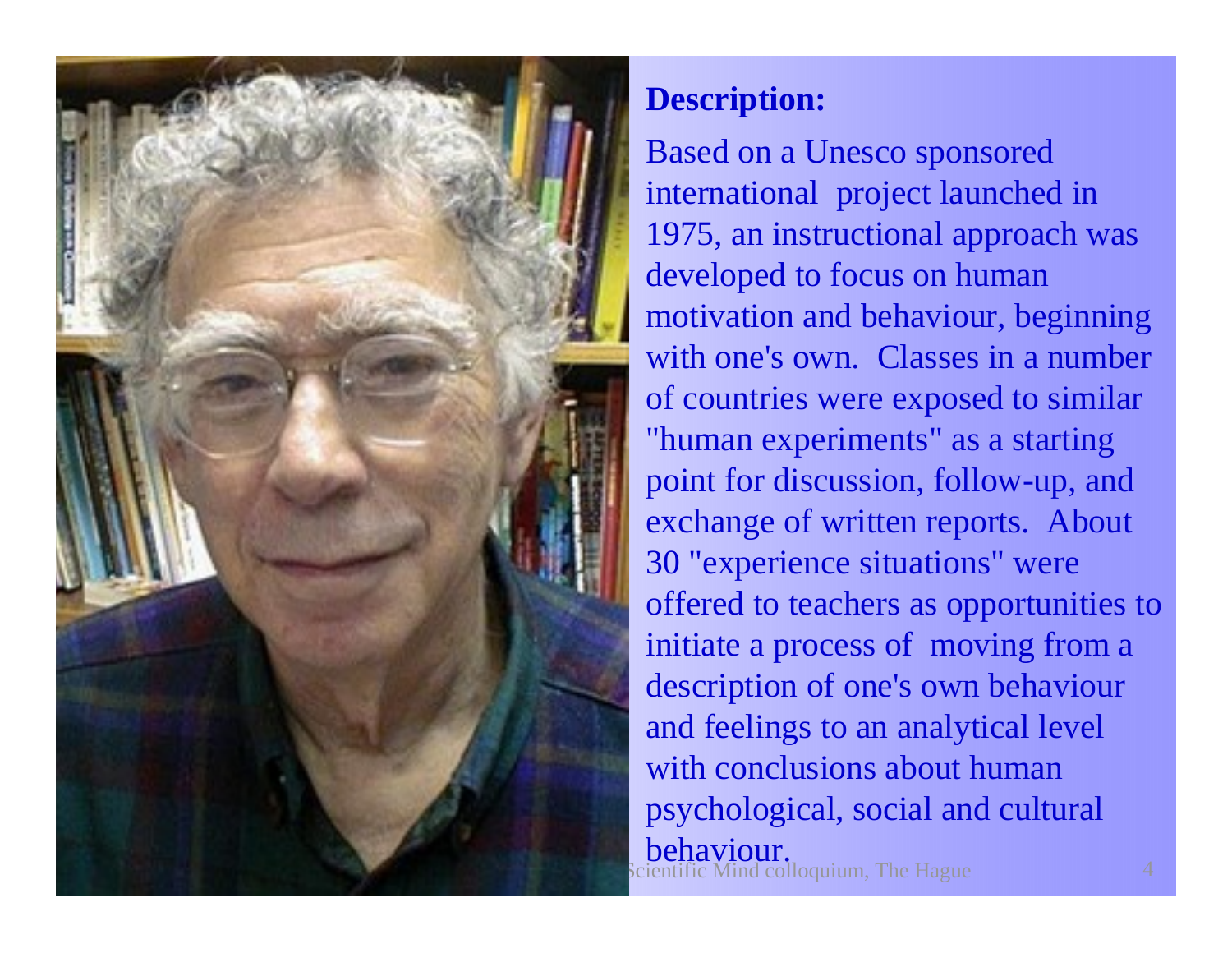

 Today's email networking makes it easy for students and teachers to broaden the data bas e and explore interrelationships of mind, geography and history from continued exchanges amongst a variety of participating countries.

The session will begin with one of the "experience situations". After an open discussion of the potential for such an approach within the participants' own countries, implementation planning and followup actions and commitments will conclude the session.